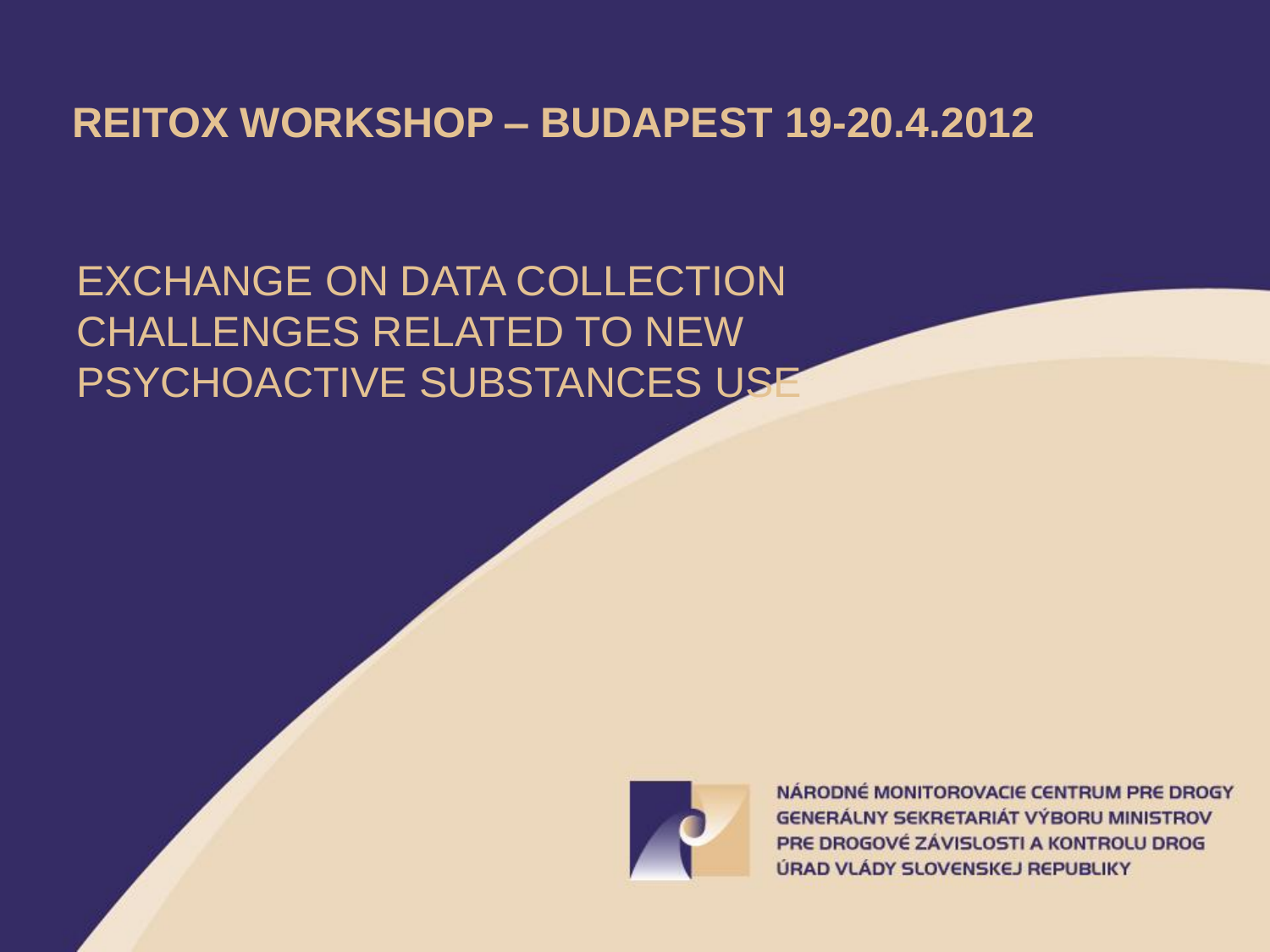# **Definition according EMCDDA**

A new psychoactive substance is defined as  $\mu$ a new *narcotic or psychotropic drug, in pure form or in preparation, that is not controlled by the United Nations drug conventions, but which may pose a public health threat comparable to that posed by substances listed in these conventions'"*



NARODNÉ MONITOROVACIE CENTRUM PRE DROGY **GENERÁLNY SEKRETARIÁT VÝBORU MINISTROV** PRE DROGOVÉ ZÁVISLOSTI A KONTROLU DROG ÚRAD VLÁDY SLOVENSKEJ REPUBLIKY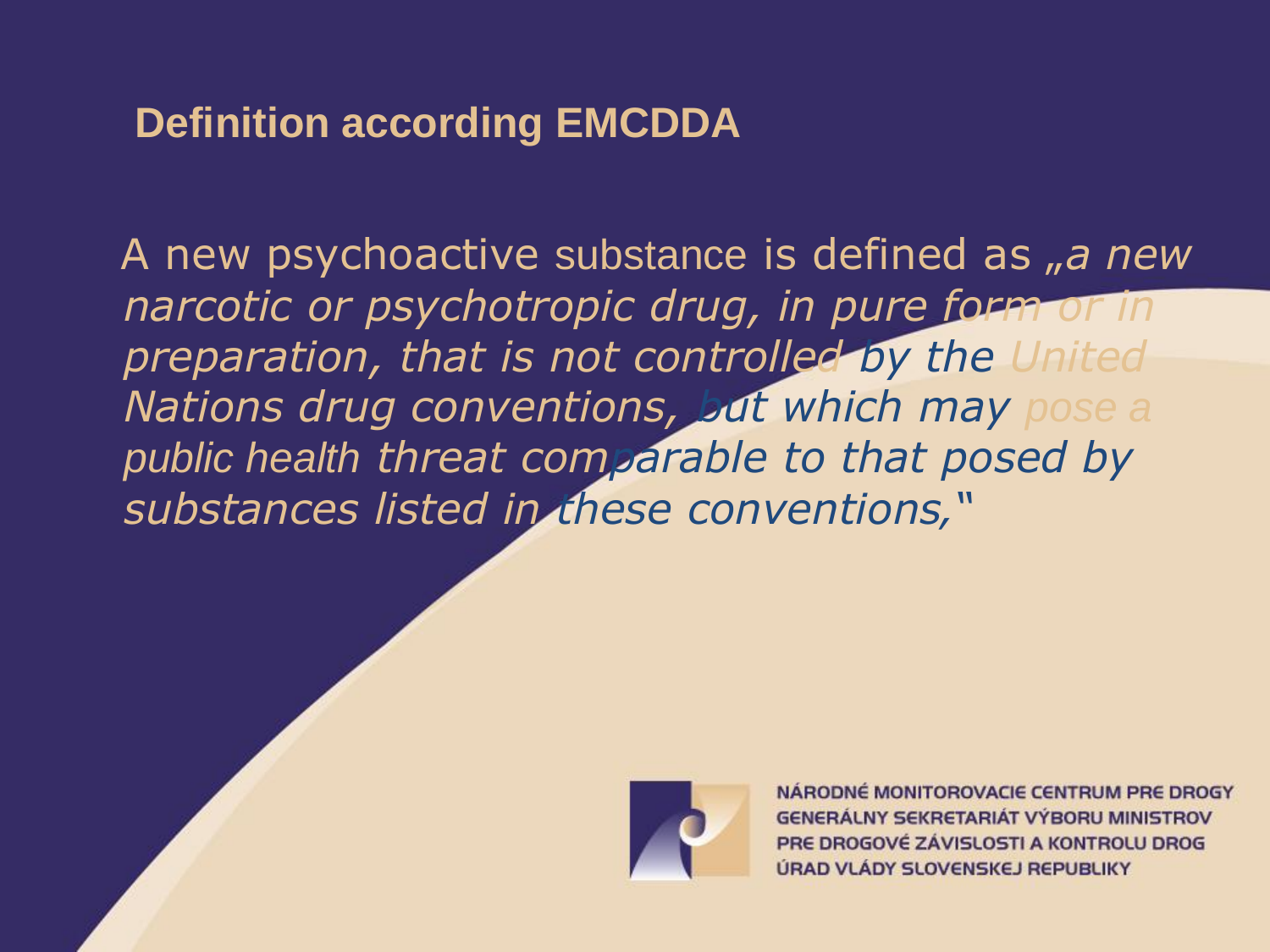**1. General population survey, december 2010, N = 4055 respondents in age of 15-64 years - (6 items concerning new drugs)** 

|              |          | Q 28 Do you know personally someone who has experienced: |           |                                 |
|--------------|----------|----------------------------------------------------------|-----------|---------------------------------|
| <b>Spice</b> |          | <b>Mephedrone</b>                                        |           | <b>Products from Smart shop</b> |
|              | 60/1.50% | $31/0.80\%$                                              | 123/3.00% |                                 |

|                            | LTP and the set of the set of the set of the set of the set of the set of the set of the set of the set of the set of the set of the set of the set of the set of the set of the set of the set of the set of the set of the s |                             |       | LYP LMP Average age Frequency of use |
|----------------------------|--------------------------------------------------------------------------------------------------------------------------------------------------------------------------------------------------------------------------------|-----------------------------|-------|--------------------------------------|
| <b>Spice</b>               |                                                                                                                                                                                                                                | 13/0.3% 4/0.1% 4/0.1% 22.27 |       | less than once a week                |
| Mephedrone                 |                                                                                                                                                                                                                                | 2/0.0% 1/0.1% 1/0.1%        | 17.02 | less than once a week                |
| <b>Products from Smart</b> | 27/0.7% 3/0.1% 2./0.1%                                                                                                                                                                                                         |                             | 18.84 | less than one a week                 |
| shops                      |                                                                                                                                                                                                                                |                             |       |                                      |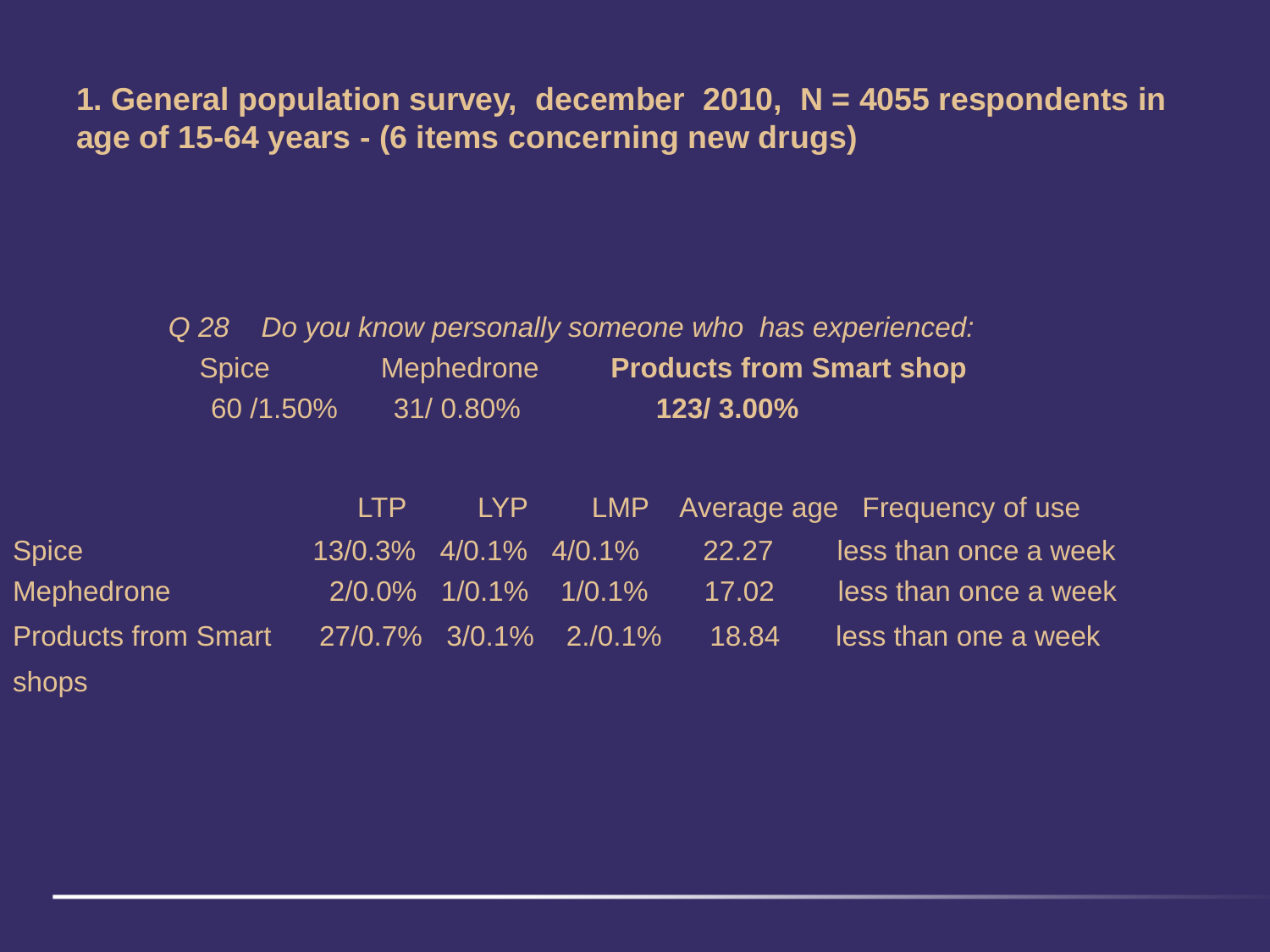# **NPS in SK surveys**

| <b>Survey</b>                         | Date              | Size of<br>sample | Age<br>groups                       | Lifetime<br>prevalence                                                    |  |
|---------------------------------------|-------------------|-------------------|-------------------------------------|---------------------------------------------------------------------------|--|
| <b>GPS</b>                            | December<br>2010  | 4055              | $15 - 64$<br>$15 - 34$<br>$15 - 24$ | 1.22%<br>2.09%<br>2.75%                                                   |  |
| <b>ESPAD</b>                          | <b>April 2011</b> | 11 245            | $15 - 19$                           | 4.1% for synthetic<br>cannabinoids,<br>And 4.1% for<br>other legal highs. |  |
| <b>Flash Euro</b><br>barometer<br>330 | May 2011          | 502               | $15 - 24$                           | 3.1%                                                                      |  |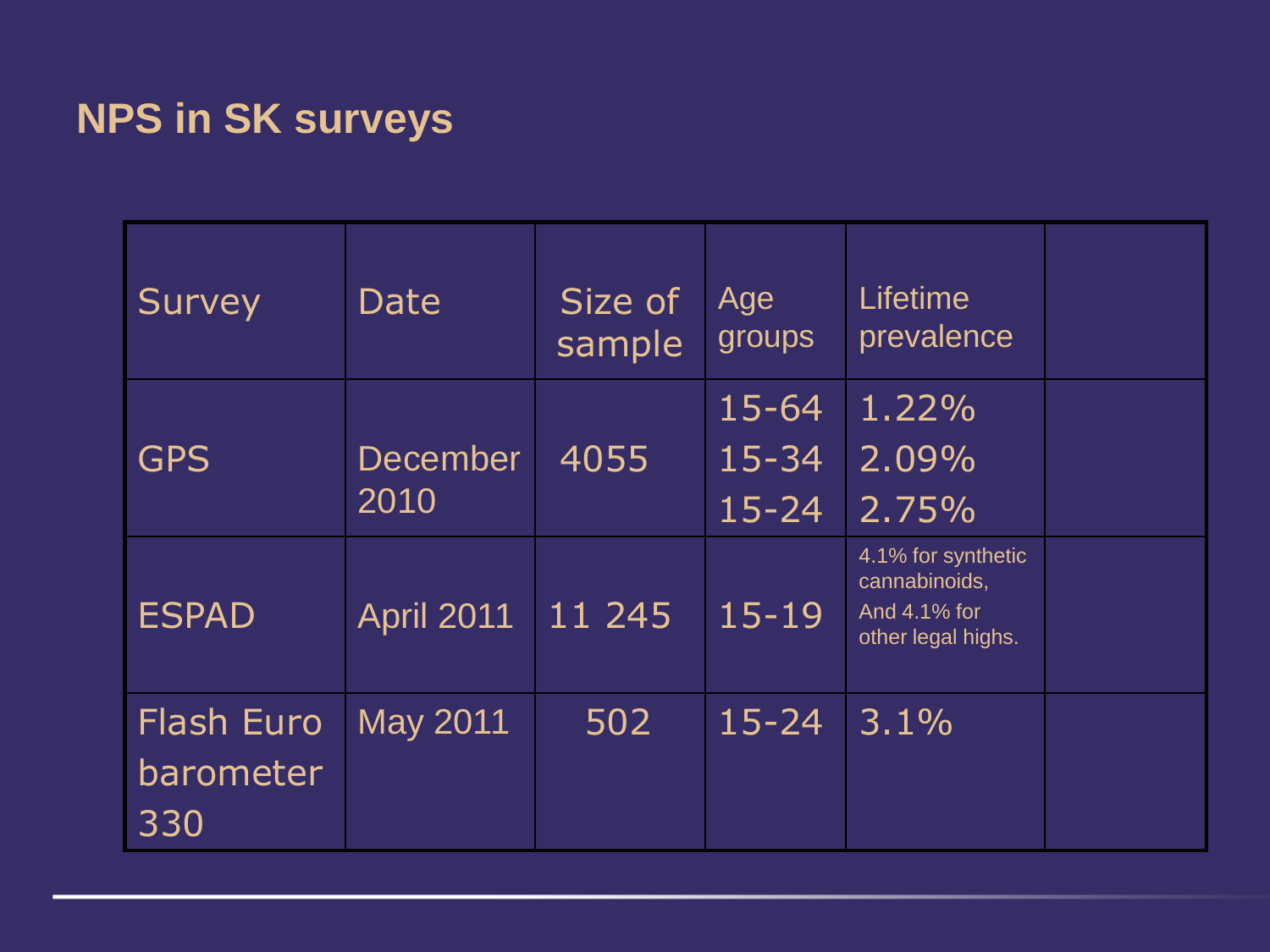#### **1. General population survey NMCD 2010 N= 4055 (15-64)**

| <b>Source: ST 01 for REITOX</b><br><b>/EMCDDA 2011</b>           | <b>Male</b> | <b>Female</b> | <b>Total</b> | <b>Lower CI</b> | <b>Upper CI</b> |
|------------------------------------------------------------------|-------------|---------------|--------------|-----------------|-----------------|
| <b>General population survey NMCD</b><br>$2010 N = 4055 (15-64)$ | 1.78        | 0.66          | 1.22         | 0.90            | 1.61            |
|                                                                  |             |               |              |                 |                 |
|                                                                  |             |               |              |                 |                 |
|                                                                  |             |               |              |                 |                 |
| Age groups                                                       | $15 - 24$   | $25 - 34$     | $35 - 44$    | 45-54           | 55-64           |
|                                                                  |             |               |              |                 |                 |
| Lifetime prevalence in % - Q 29                                  | 2.75        | 1.52          | 0.66         | 0.50            | 0.47            |
|                                                                  |             |               |              |                 |                 |
| Last year prevalence in % - Q 31                                 | 0.76        | 0.24          | 0.40         | 0.00            | 0.00            |
| Last month prevalence in % - Q<br>32                             | 0.94        | 0.14          | 0.15         | 0.00            | 0.00            |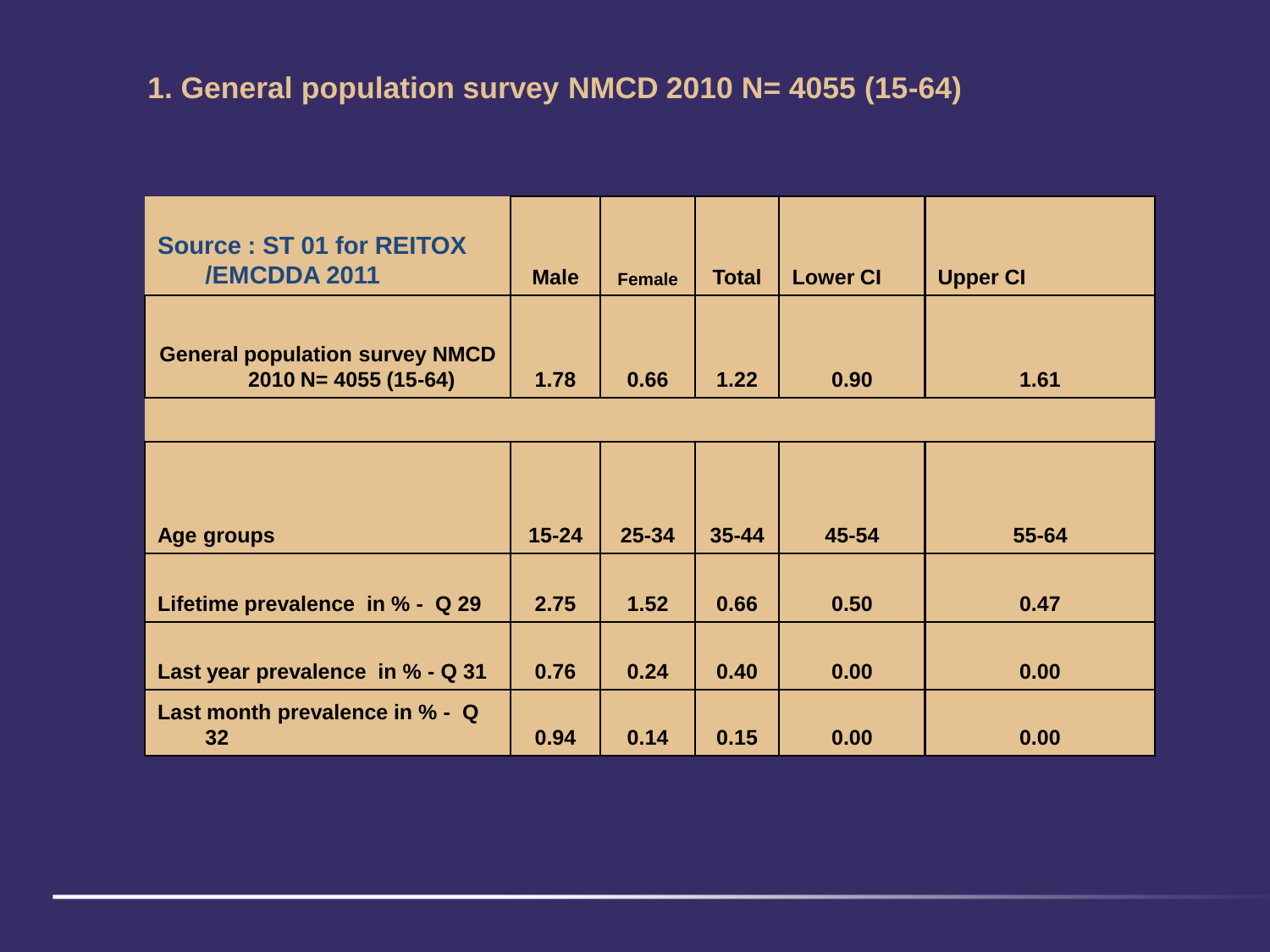# **2. Determination of Use of New Drugs in the ESPAD survey 2011**

Other attempts to estimate the use of new substances in Slovakia include also the determination of use of synthetic cannabinoids and mephedrone in the fifth cycle of the school survey ESPAD in Slovakia.

In April of this year, 15 to 19 years old respondents were asked about their experience with products of Crazy shops containing synthetic cannabinoids and mephedrone. The questionnaire also stated trade names of products such as Spice gold, Spice silver, Rýchly (Quick) Lopéz, Tvrdý Míša and so on.

It should be reminded, that in April 2011 the amendment of the Act No. 139/1998 of the National Council of the Slovak Republic 998 Coll. on Narcotic Substances, Psychotropic Substances and Preparations as amended has already been in force, which completed annexes (especially annex 1) of the Act by 38 psychotropic substances including **mephedrone and synthetic cannabinoids.**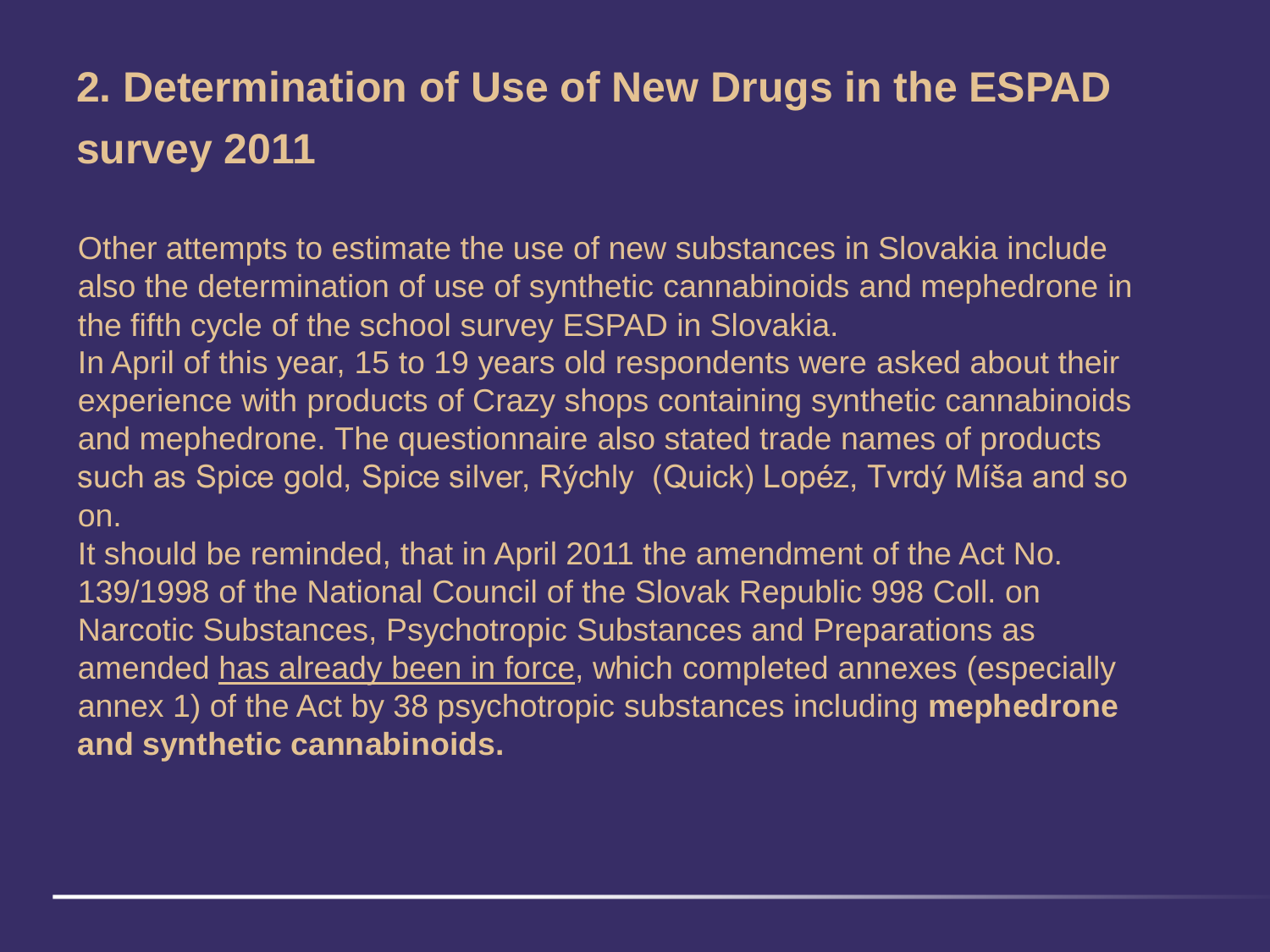### 2. ESPAD 2011 in SK, age group of 15-19 pupils/students, N= 11 245 ( 5971 males, 5274 females) Dfferences in regions

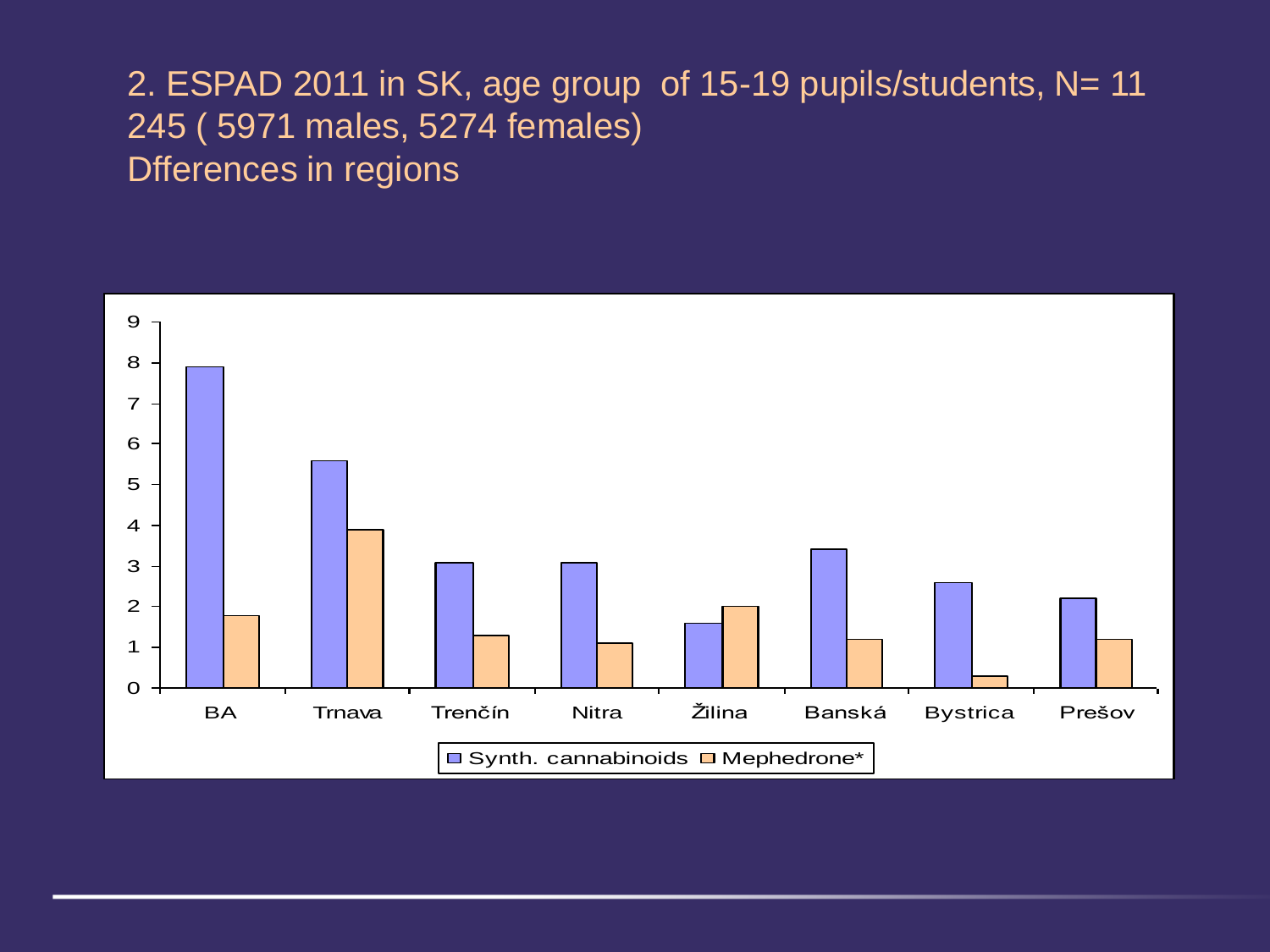2. ESPAD 2011 in SK, age group of 15-19 pupils/students, N= 11 245 ( 5971 males, 5274 females) 1.7 % (estimated real number 192) in age of 15-19 years

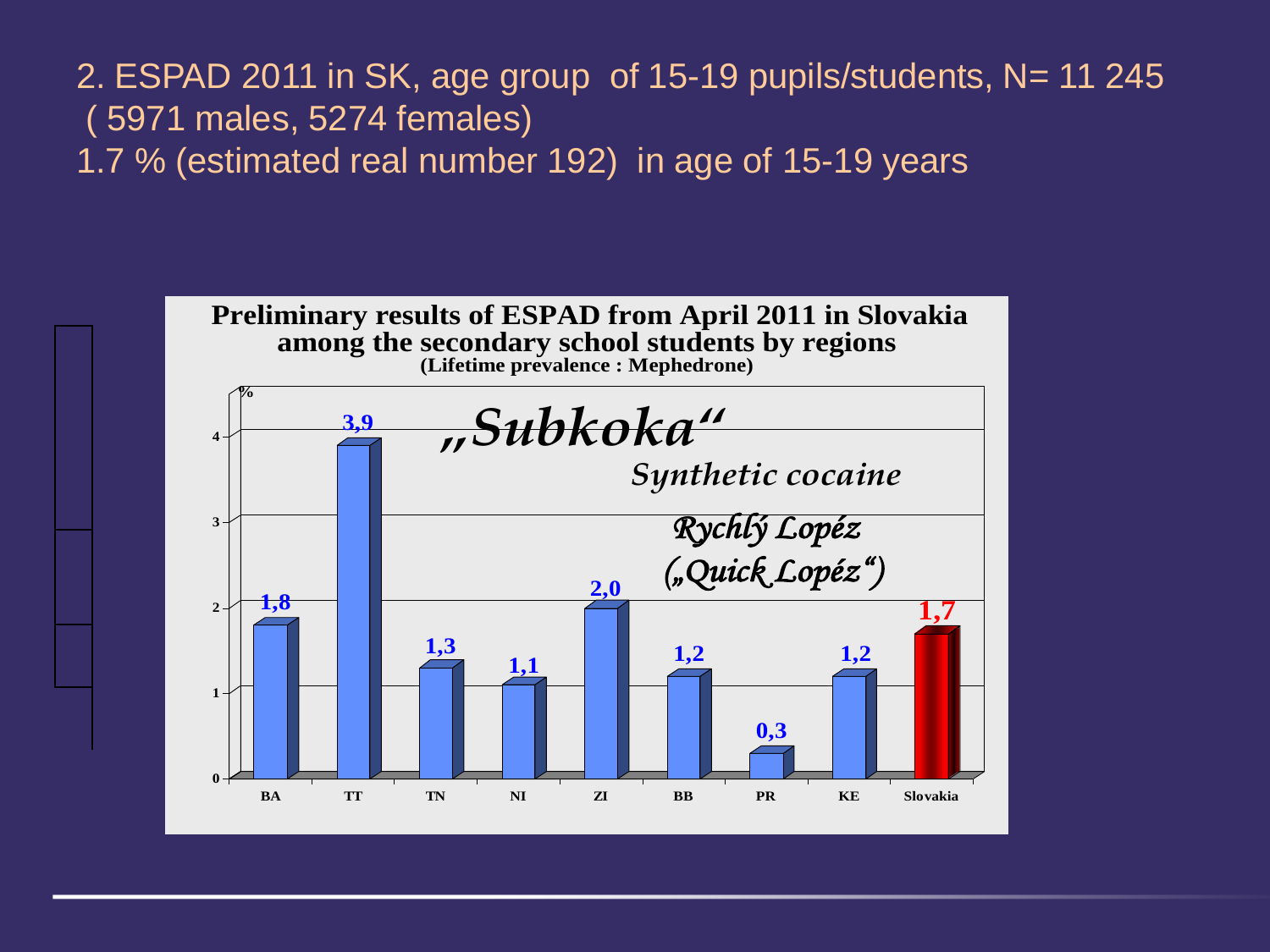#### 2. ESPAD 2011 in SK, age group of 15-19 pupils/students, N= 11 245 ( 5971 males, 5274 females) 4.1% (estimated real number 461) in age of 15-19 years experienced

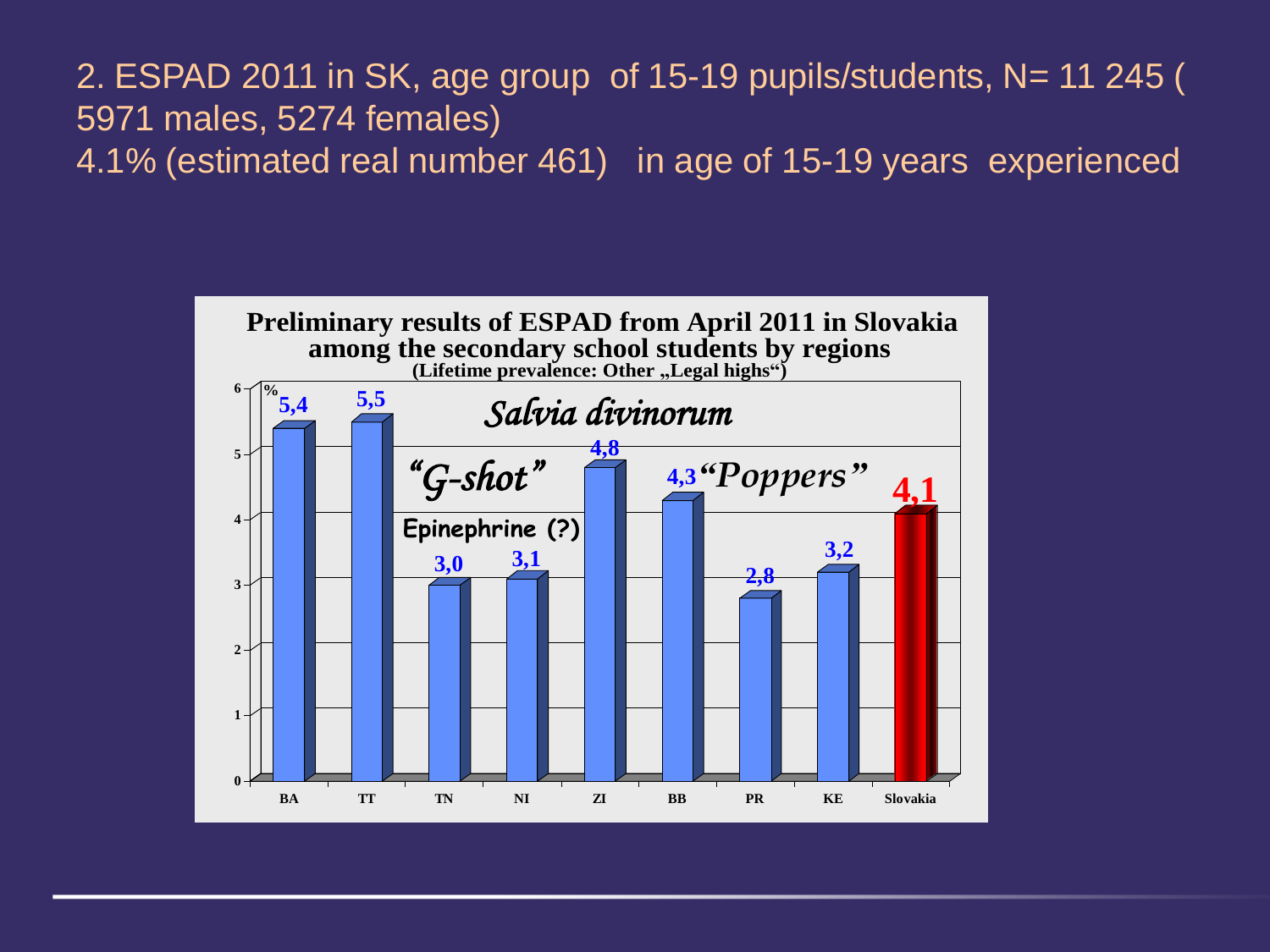#### 3. Flash Eurobarometer No 330 (3 items regarding NPS)

Q5. *In certain countries some new substances that imitate the effects of illicit drugs are being sold as legal substances in the form of – for example - powders, tablets/pills or herbs. Have you ever used such substances?* 

|                                        | <b>SK</b> | <b>EU 27</b> |
|----------------------------------------|-----------|--------------|
| No, I never used<br>such substances    | 96.7%     | 94.8%        |
| Yes, I have<br>used such<br>substances | 3.1%      | 4.8%         |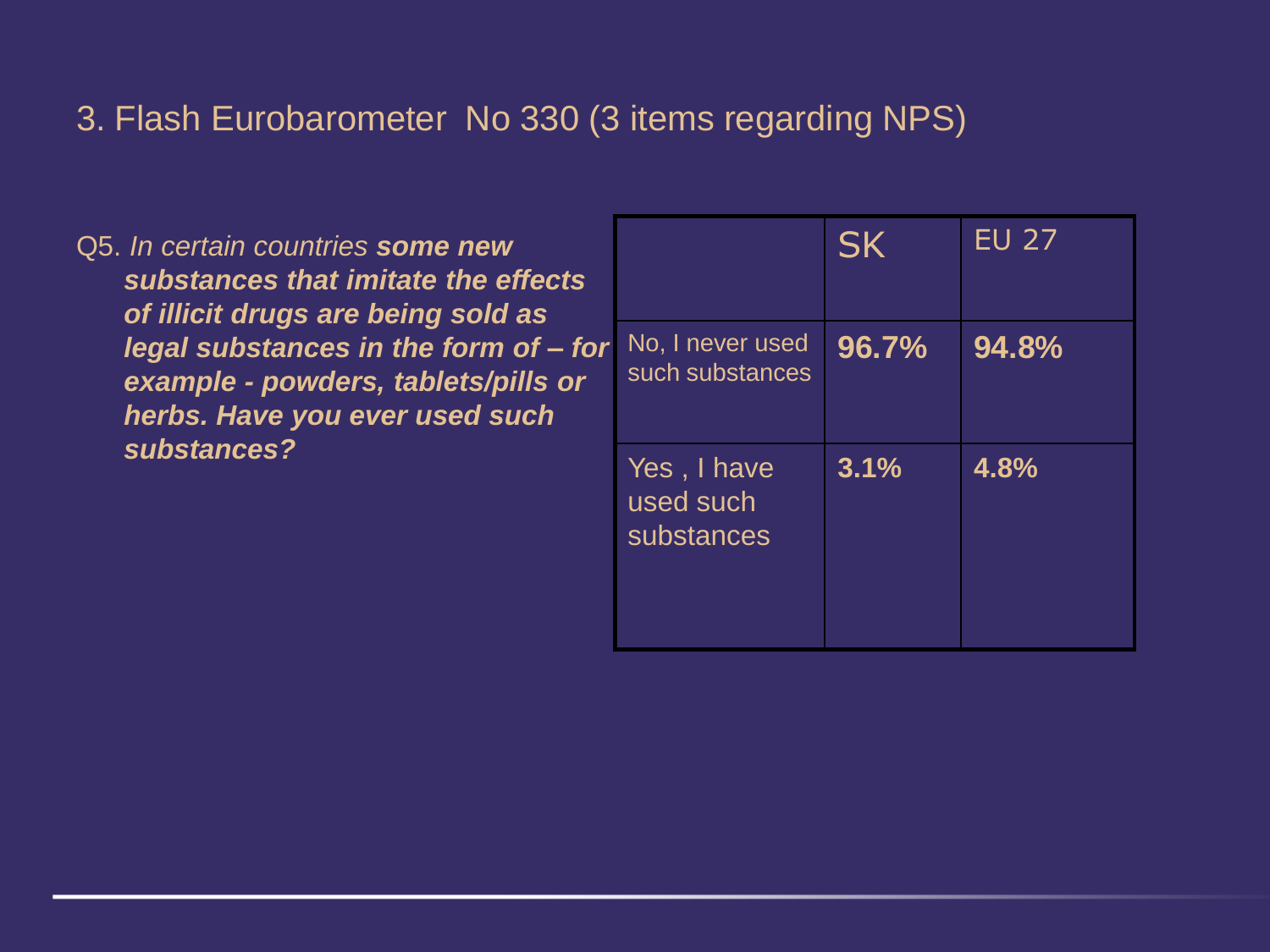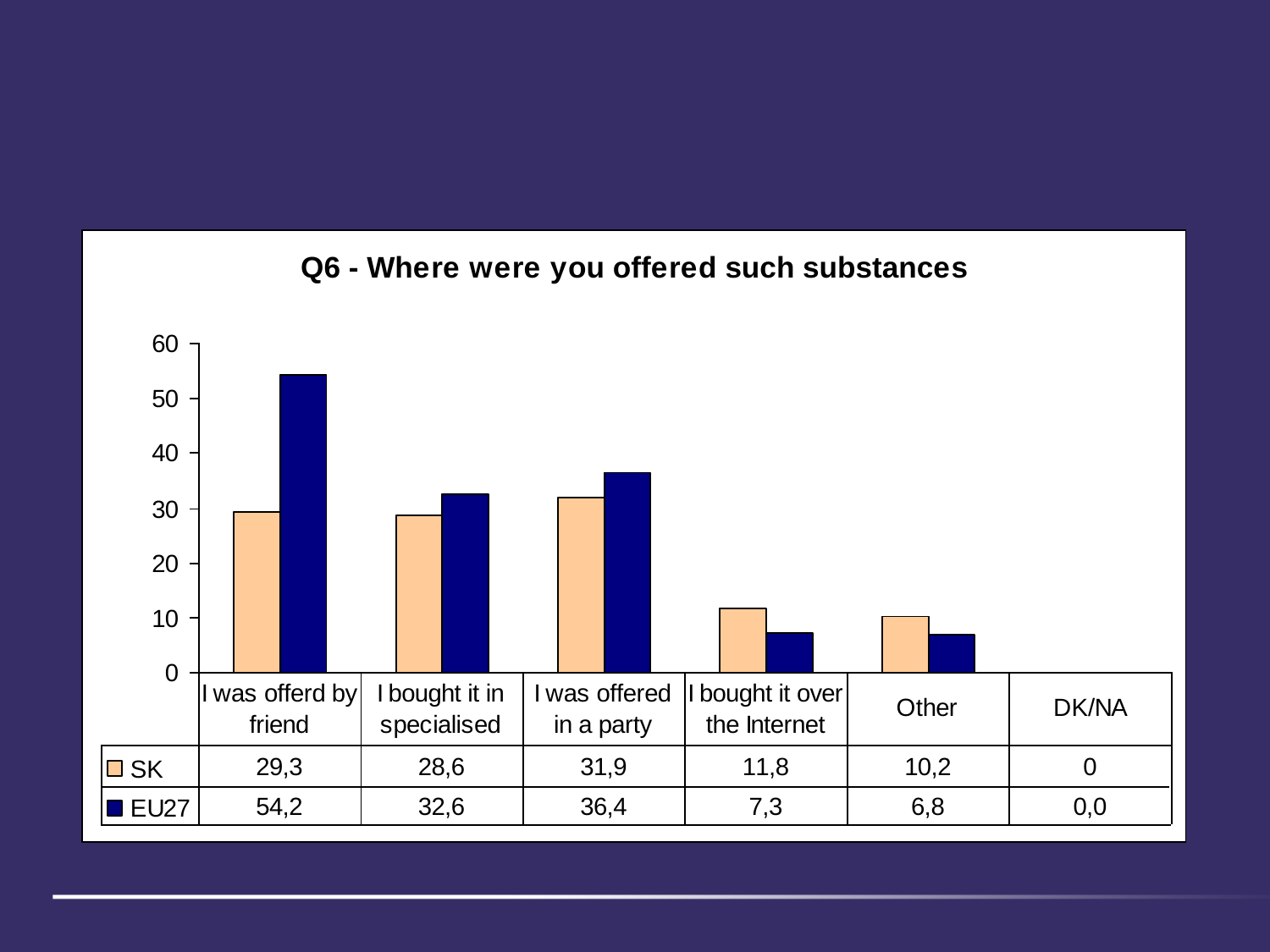# 3. Flash Eurobarometer No 330, Youth attitudes on drugs

Q8. *What would be an appropriate way to handle new substances that imitate the effects of illicit drugs and that are sold as legal substances?* 

| <b>SK</b>                                        | <b>EU 27</b>     |
|--------------------------------------------------|------------------|
| 17.7                                             | 15.1             |
| Ban them only if they pose a risk to health 44.5 | 46.6             |
| 35.9                                             | 33.9             |
| 0.9                                              | 2                |
| 0.1                                              | 0.8              |
| 0.8                                              | $\overline{1.6}$ |
|                                                  |                  |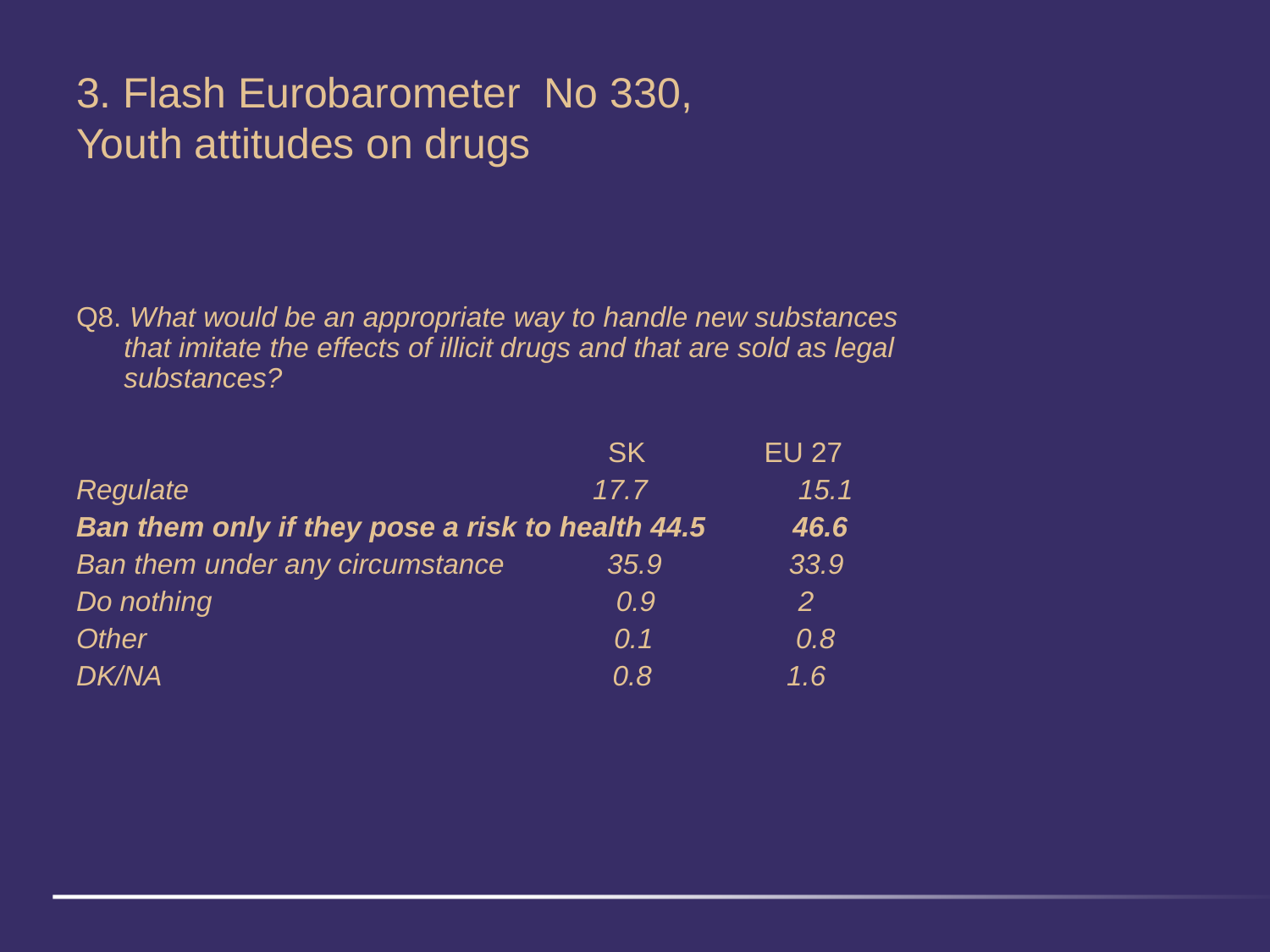#### **Prevention ?**